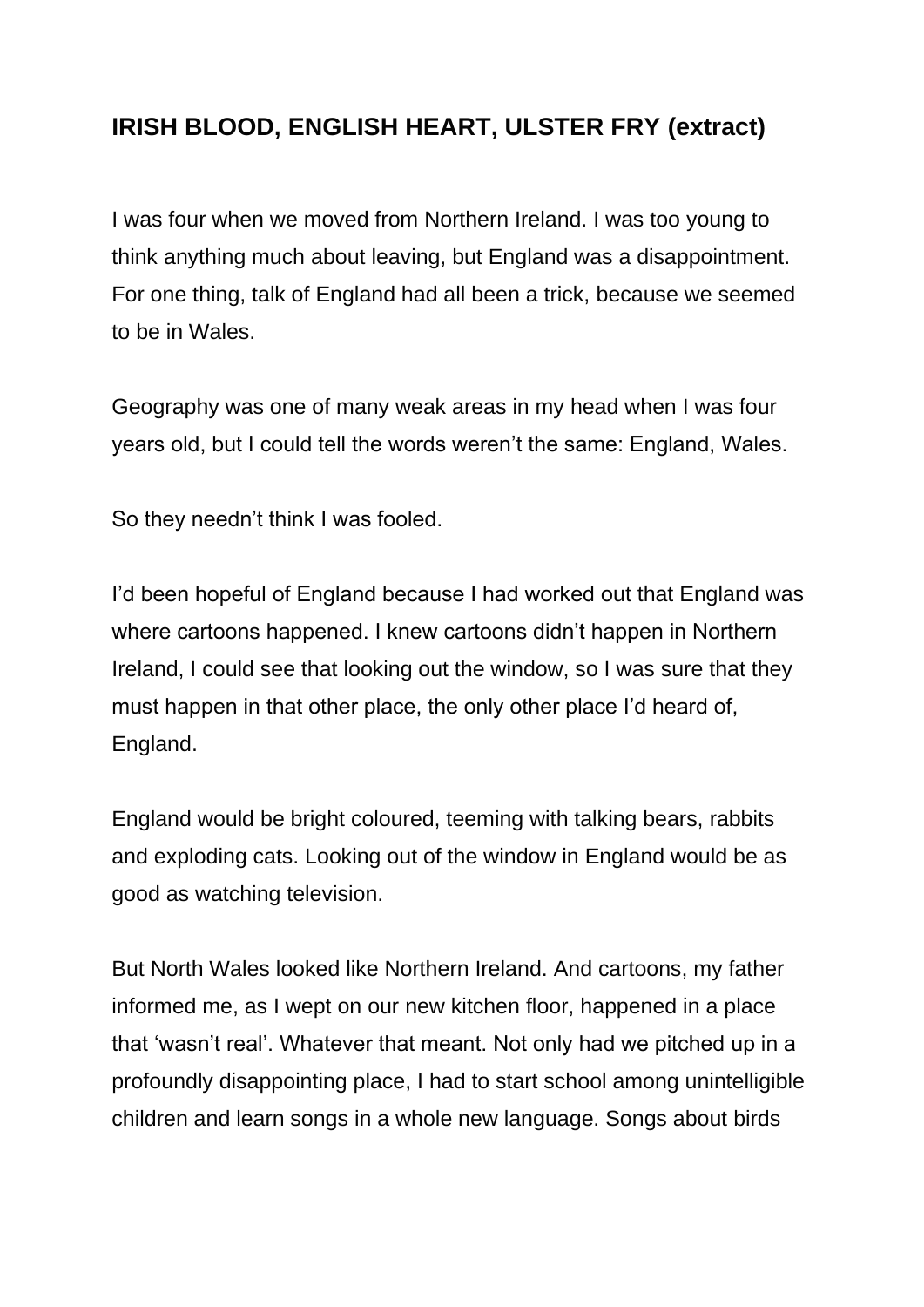sitting on the roof of a house. To this day I know the Welsh for 'the bird is on the roof of the house'. I can't say it's stood me in good stead.

My interest in the place rallied when new neighbours moved on to the base. Black Americans. I immediately started stalking them.

Despite me, the new neighbours became very friendly with my mother.

My mother and I started using American words for things -candies, the movies, the trunk of the car…The Americans gleefully copied my mother's reverse Irish/ English: ' Would you not have a cup of tea?'

We were always calling in and out of each other's houses, swapping dishes of food and not behaving like the other officers' politely boxed-in families.

Too soon, the Americans were posted away. This was worse than the whole trick about cartoons. Something of a drama queen as a child, I was again disappointed to learn that lying on the kitchen floor and weeping loudly didn't change the harsh realities of life.

I persisted with the floor tantrums anyway, just to have something to do now the Americans were gone. Close to the moment when I was going to drive her to have her own floor tantrums, my mother had a reprieve.

We had replacement neighbours. New Americans. We were heading round with home-baked soda bread and welcomes right away…